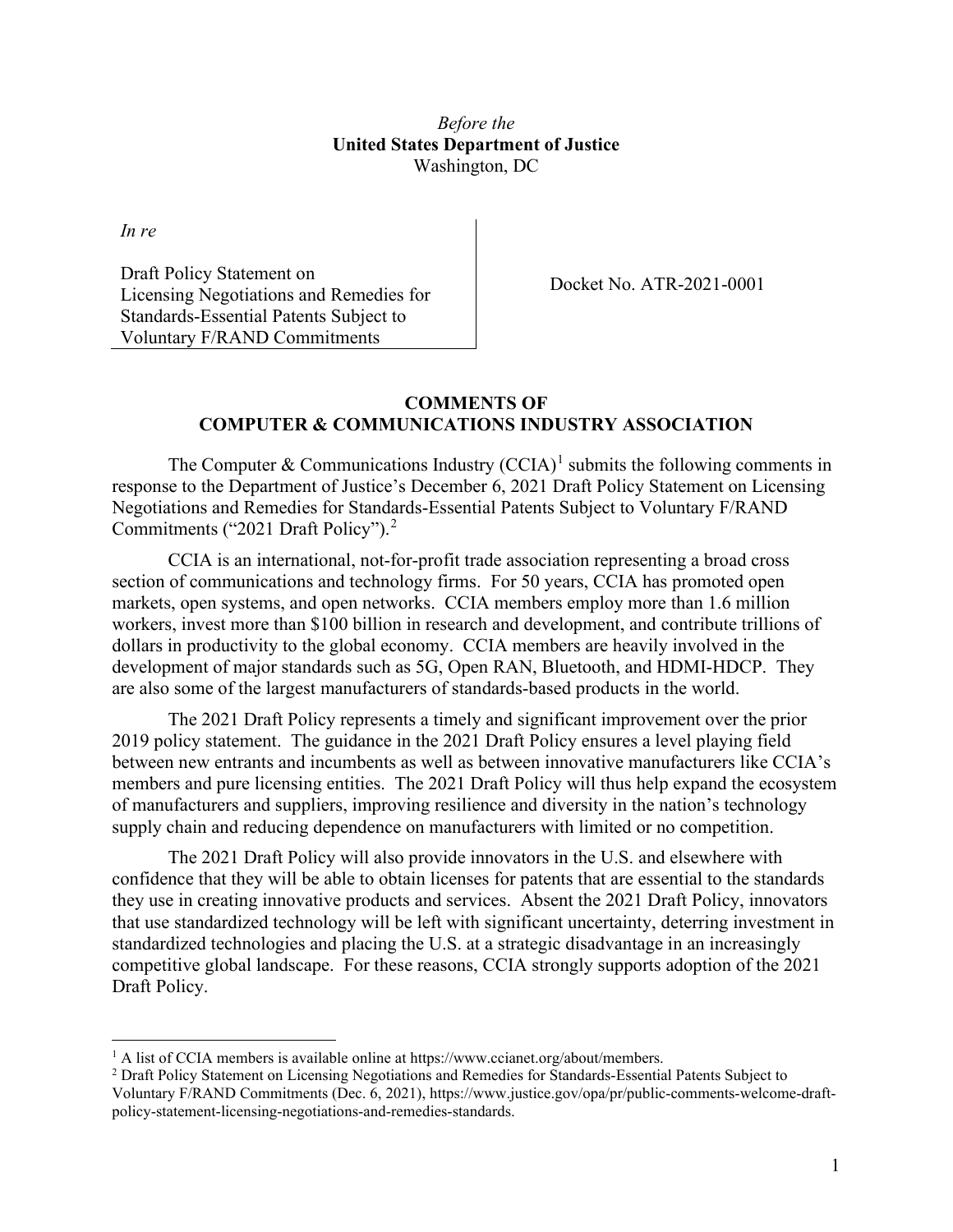While CCIA supports adoption of the 2021 Draft Policy, CCIA believes there are three areas in which the 2021 Draft Policy could be further improved.

- (1) CCIA believes that the 2021 Draft Policy should emphasize the commonality between the *eBay*[3](#page-1-0) decision and the International Trade Commission's public interest obligation.
- (2) CCIA believes that the 2021 Draft Policy should explicitly recognize that the presence of F/RAND licensing obligations—and, in particular, the non-discrimination obligation to license anyone who requests a license—mitigates the antitrust harms created by the agreement of competitors on whose patent will be included and whose patents will not.
- (3) CCIA believes that the 2021 Draft Policy should not just mention but actually describe at least one additional good-faith bargaining approach. Structures such as licensee-initiated discussions can also represent good-faith attempts to obtain a license.

### **I.** *eBay***, the ITC, and the Public Interest**

As noted in the 2021 Draft Policy, while 19 U.S.C. § 1337 only permits exclusion orders as a remedy, the ITC is obligated to consider the "effect of [] exclusion upon the public health and welfare, competitive conditions in the United States economy, the production of like or directly competitive articles in the United States, and United States consumers."[4](#page-1-1) This footnote appears in the context of discussing remedies for infringement of a valid and enforceable SEP and the impact of the *eBay* decision. Because ITC exclusion orders on SEPs allow a patent owner to extract not just the value contributed to the standardized product by the patented contribution but the entire value of both standardized and non-standardized features, with no opportunity to design-around the patent without discontinuing use of the standard, ITC exclusion orders should only be available for SEPs in limited circumstances.

CCIA believes that the ITC's public interest inquiry ought to be interpreted to replicate eBay's four-factor test. In ITC cases, "all legal and equitable defenses may be presented."<sup>[5](#page-1-2)</sup> As such, the *eBay* equitable limits on injunctive relief should apply to the ITC as well. Further, Congress wrote such equitable considerations into the ITC's organic statute.<sup>[6](#page-1-3)</sup> These two statutory provisions, taken together with the Supreme Court's instruction in *eBay* that "a major departure from the long tradition of equity practice should not be lightly implied," suggest that Congress intended the ITC to employ the traditional equitable four-factor test prior to granting an exclusion order.

Doing so would not render ITC relief unavailable although it might limit its availability in the case of SEP-based ITC litigation. However, as the ITC has not to date issued any exclusion orders based on standard-essential patents, it is questionable whether such exclusion orders are necessary to encourage good faith license negotiation and promote licensing efficiency. Especially given that ITC litigation of SEP patents nearly always has a parallel district court litigation associated with it, actively emphasizing that the ITC's public interest inquiry will only rarely permit exclusion absent exacerbating factors would improve licensing efficiency by narrowing litigation forums and focusing the parties on the monetary value of the

<span id="page-1-0"></span><sup>3</sup> *eBay Inc. v. MercExchange, LLC*, 547 U.S. 388 (2006).

<span id="page-1-1"></span><sup>4</sup> 2021 Draft Policy at 7, n. 15 (citing 19 U.S.C. § 1337(d)(1).

<span id="page-1-2"></span> $5$  19 U.S.C. § 1337(c).

<span id="page-1-3"></span> $6$  19 U.S.C. § 1337(d)(1).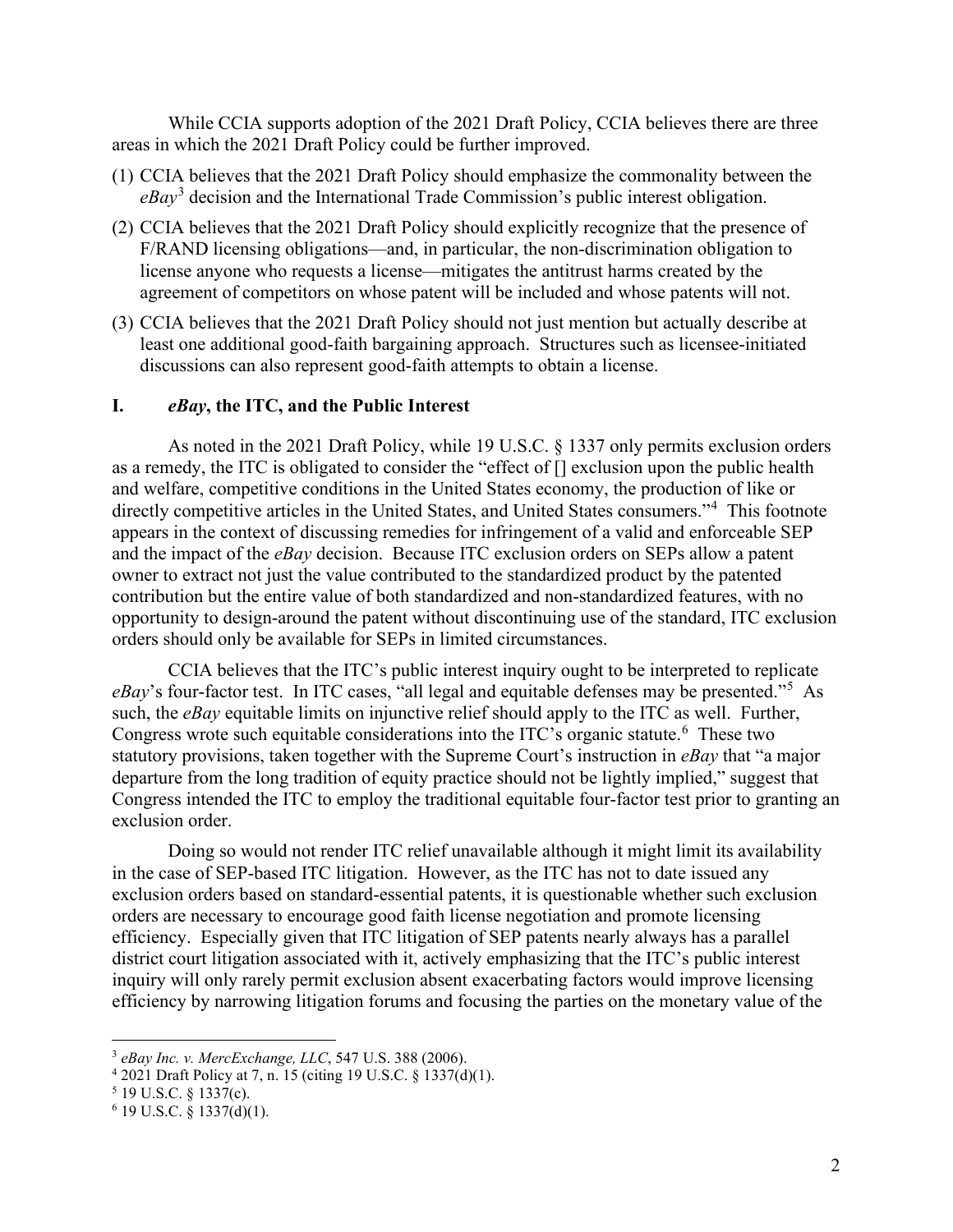patented technology, rather than on the *in terrorem* impact of the threat of exclusion from the U.S. market.[7](#page-2-0)

### **II. The Importance of the Non-Discrimination Prong of FRAND**

All too often, discussion of the FRAND obligation focuses on the "fair and reasonable" portion of the obligation. While obtaining a fair and reasonable license price is important to an efficient and effective SEP licensing ecosystem, the "non-discriminatory" component is of equal or even greater importance. In particular, the 2021 Draft Policy should explicitly note that "nondiscriminatory" licensing does not permit rejection of a license request purely because of the identity of the licensee—anyone who requests a license is entitled to the patent holder's provision of a good faith license offer.

This prong of the obligation is of particular importance in the context of the Department's work because it represents the obligation that most directly mitigates potential antitrust harms in the standardization process. Standard-setting is, in practice, a group of competitors agreeing with one another on what technology they will and won't use and pay for. Such an agreement would ordinarily be an anti-competitive horizontal agreement. Because standardization provides significant pro-consumer and pro-competition benefits, we permit standard-essential patents. The non-discrimination prong can mitigate the potential antitrust harms created by such a horizontal agreement. To mitigate these harms, non-discrimination requires offering a license to anyone who requests a license.

This interpretation complies with the admonition of the District Court in *Microsoft v. Motorola* that standard-setting organization policies "do not allow essential patent owners . . . to prevent competitors from entering the marketplace."<sup>[8](#page-2-1)</sup> Absent such an obligation, an SEP holder could choose to license only OEMs, blocking potential competitors from obtaining the licenses they need to operate as plausible suppliers to the SEP holder's customers.

CCIA suggests that the 2021 Draft Policy include a statement that a FRAND obligation that either does not impose a 'license to all requestors' policy or that is interpreted not to do so may trigger antitrust concerns. Doing so would help avoid antitrust harms by ensuring that licensors offer the required licenses.

## **III. Recognize That Good-Faith Negotiations Happen in Many Ways**

While the 2021 Draft Policy does note that "good-faith negotiation can be accomplished in more than one way" and that the description provided in the statement is not intended to be exhaustive, the description provided focuses on an SEP owner going to a potential licensee and making them a good-faith offer. It would be helpful for the 2021 Draft Policy to explicitly recognize that the reverse situation, with a potential licensee seeking out an SEP holder and requesting a license, may occur. This is particularly true given the antitrust implications of an

<span id="page-2-0"></span><sup>&</sup>lt;sup>7</sup> Denial of ITC exclusion orders does not deny all remedy. The vast majority of ITC litigations—79%—include parallel district court litigation between the same parties over the same patents. *See* Charles Duan, *The U.S. International Trade Commission: An Empirical Study of Section 337 Investigations*, R Street Policy Study No. 246 at 9 (Nov. 2021), https://www.rstreet.org/wp-content/uploads/2021/11/REALFINAL\_22Nov21\_RSTREET246- 1.pdf.

<span id="page-2-1"></span><sup>8</sup> *Microsoft Corp. v. Motorola, Inc.*, 871 F. Supp. 2d 1089, 1093 (W.D. Wash. 2012).